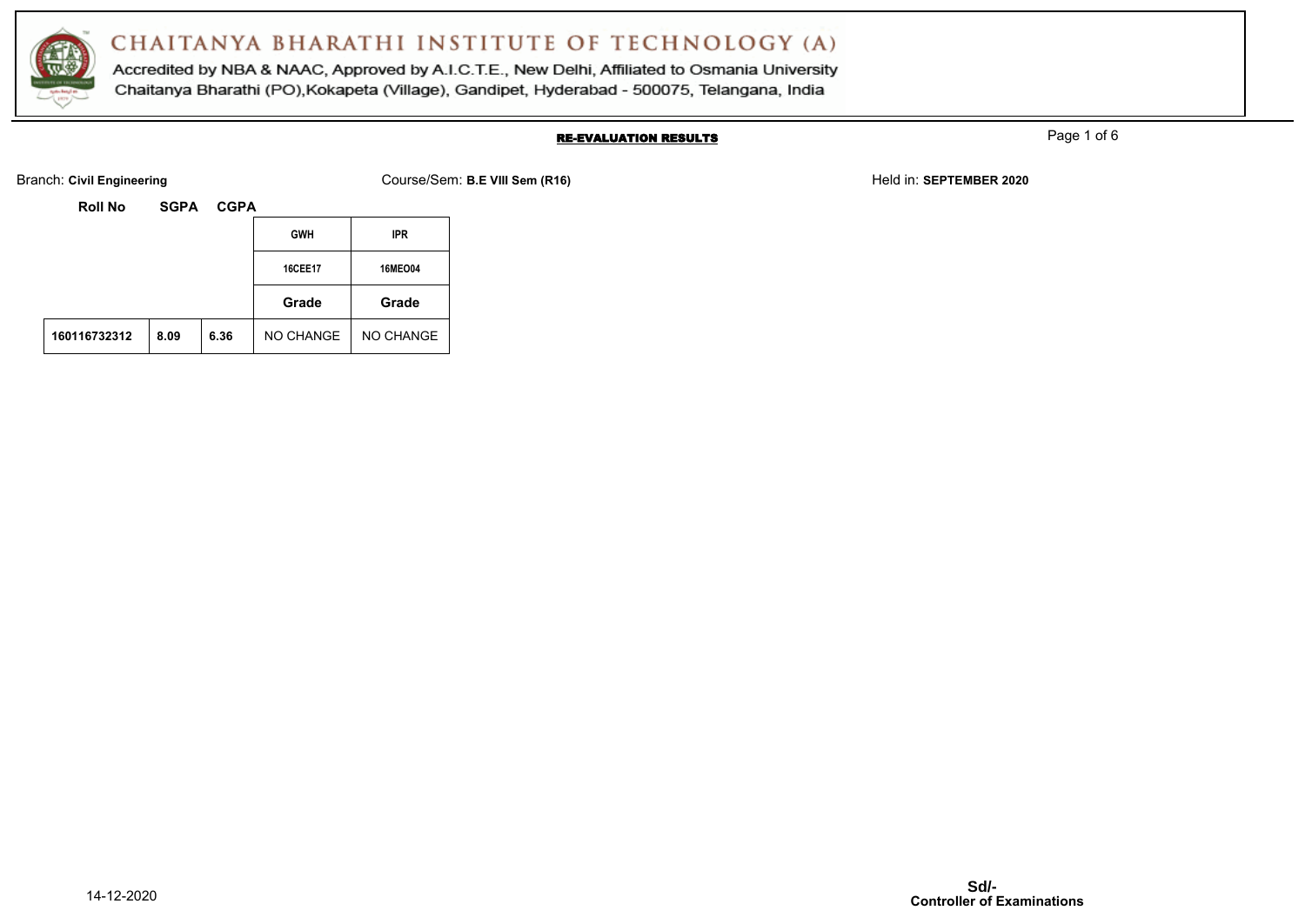

Accredited by NBA & NAAC, Approved by A.I.C.T.E., New Delhi, Affiliated to Osmania University Chaitanya Bharathi (PO), Kokapeta (Village), Gandipet, Hyderabad - 500075, Telangana, India

### RE-EVALUATION RESULTS

Page 2 of 6

Branch: **Computer Science and Engg Course/Sem: B.E VIII Sem (R16)** Held in: **SEPTEMBER 2020** Held in: **SEPTEMBER 2020** 

**Roll No SGPA CGPA**

| <b>Roll No</b><br><b>SGPA</b><br><b>CGPA</b> |      |      |                |                |         |                |  |
|----------------------------------------------|------|------|----------------|----------------|---------|----------------|--|
|                                              |      |      | BI             | CS             | HCI     | <b>IPR</b>     |  |
|                                              |      |      | <b>16CSE18</b> | <b>16CSE14</b> | 16CSE19 | <b>16MEO04</b> |  |
|                                              |      |      | Grade          | Grade          | Grade   | Grade          |  |
| 160116733149                                 | 8.53 | 8.10 | A              |                |         |                |  |
| 160116733187                                 | 8.49 |      |                | NO CHANGE      |         | $A++$          |  |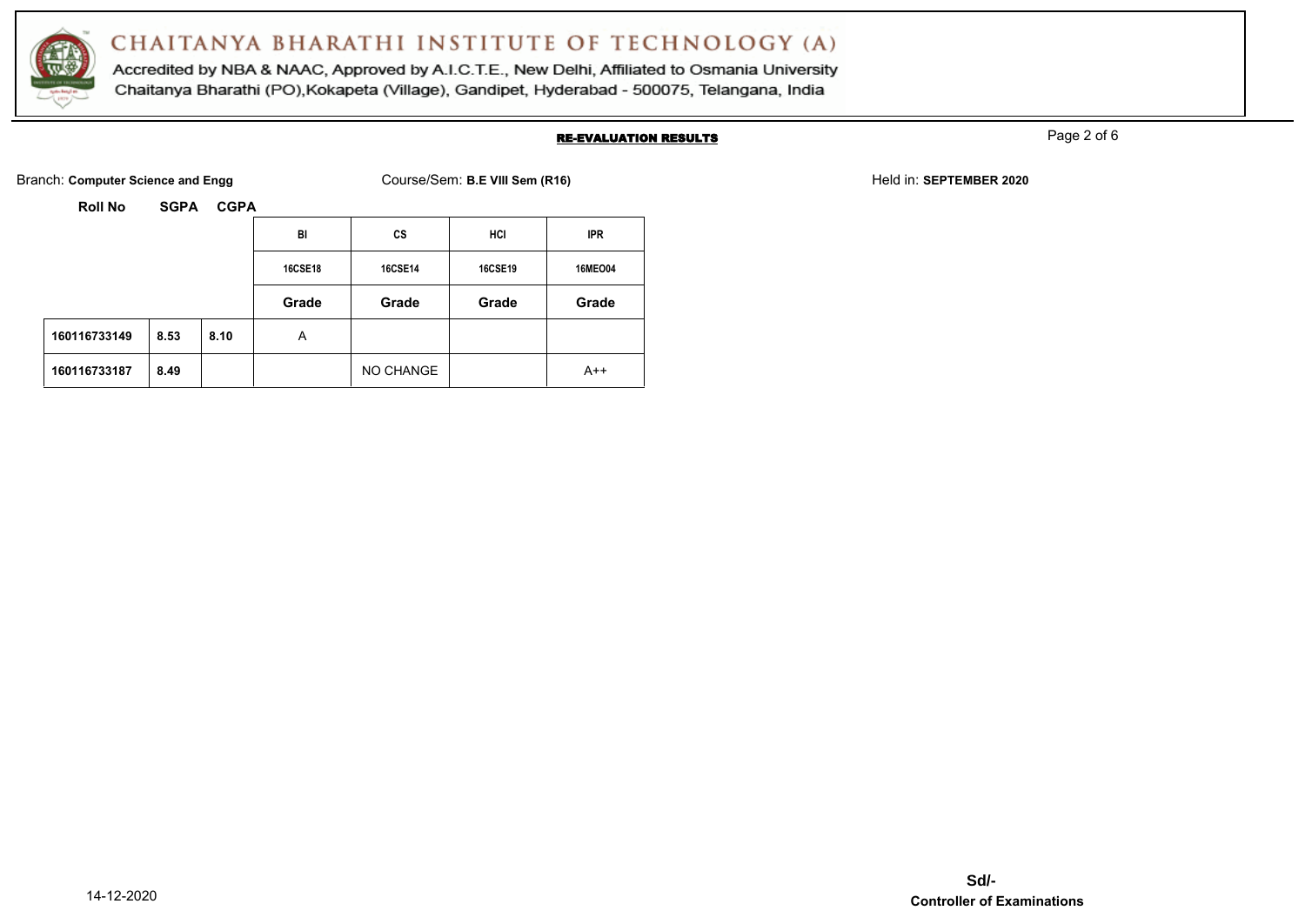

Accredited by NBA & NAAC, Approved by A.I.C.T.E., New Delhi, Affiliated to Osmania University Chaitanya Bharathi (PO), Kokapeta (Village), Gandipet, Hyderabad - 500075, Telangana, India

### RE-EVALUATION RESULTS

Page 3 of 6

Branch: Electrical and Electronics Engg **Course/Sem: B.E VIII Sem (R16)** Held in: **SEPTEMBER 2020** Held in: **SEPTEMBER 2020** 

**Roll No SGPA CGPA**

|              |      |      | <b>EEC</b>     | <b>FACTS</b> | IAFM           |
|--------------|------|------|----------------|--------------|----------------|
|              |      |      | <b>16EEE25</b> | 16EEE19      | <b>16MEO08</b> |
|              |      |      | Grade          | Grade        | Grade          |
| 160116734002 | 7.93 | 6.47 | NO CHANGE      | NO CHANGE    |                |
| 160116734025 | 7.86 | 6.43 | NO CHANGE      |              |                |
| 160116734030 | 7.45 | 5.98 | NO CHANGE      | NO CHANGE    | $A++$          |
| 160116734054 | 7.86 |      |                | NO CHANGE    |                |
| 160116734059 | 8.40 | 6.96 | NO CHANGE      | NO CHANGE    |                |
| 160116734060 | 7.77 | 6.52 |                | A            |                |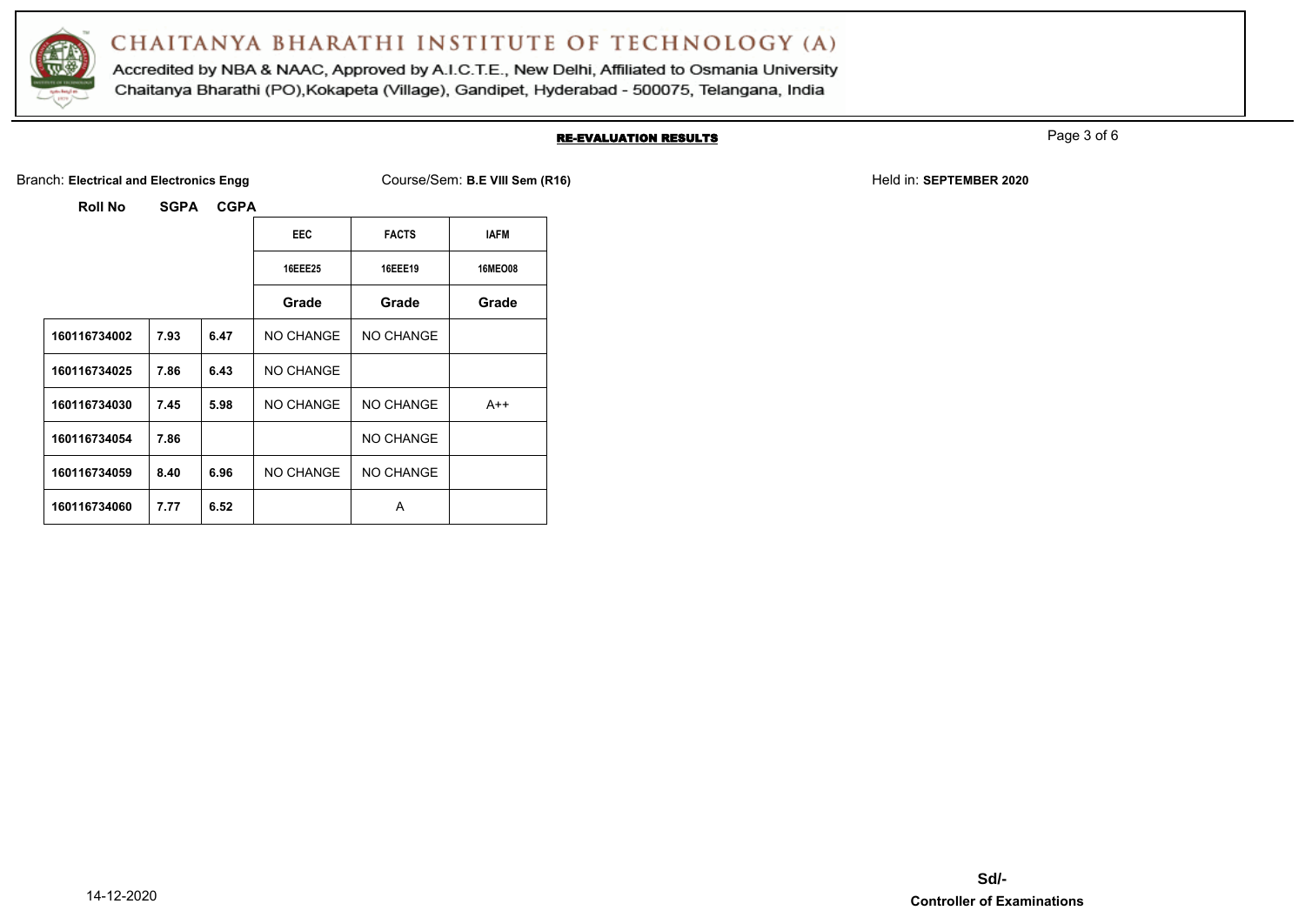

Accredited by NBA & NAAC, Approved by A.I.C.T.E., New Delhi, Affiliated to Osmania University Chaitanya Bharathi (PO), Kokapeta (Village), Gandipet, Hyderabad - 500075, Telangana, India

### RE-EVALUATION RESULTS

Page 4 of 6

Branch: **Electronics and Communication Engg Course/Sem: B.E VIII Sem (R16) Held in: <b>SEPTEMBER 2020** Held in: **SEPTEMBER 2020** 

| <b>Roll No</b> | <b>SGPA</b> | <b>CGPA</b> |
|----------------|-------------|-------------|
|                |             |             |

|              |      | <b>BML</b> | <b>DBMS</b>    |                |
|--------------|------|------------|----------------|----------------|
|              |      |            | <b>16CSO10</b> | <b>16CSO06</b> |
|              |      |            | Grade          | Grade          |
| 160116735038 | 7.81 |            | NO CHANGE      | NO CHANGE      |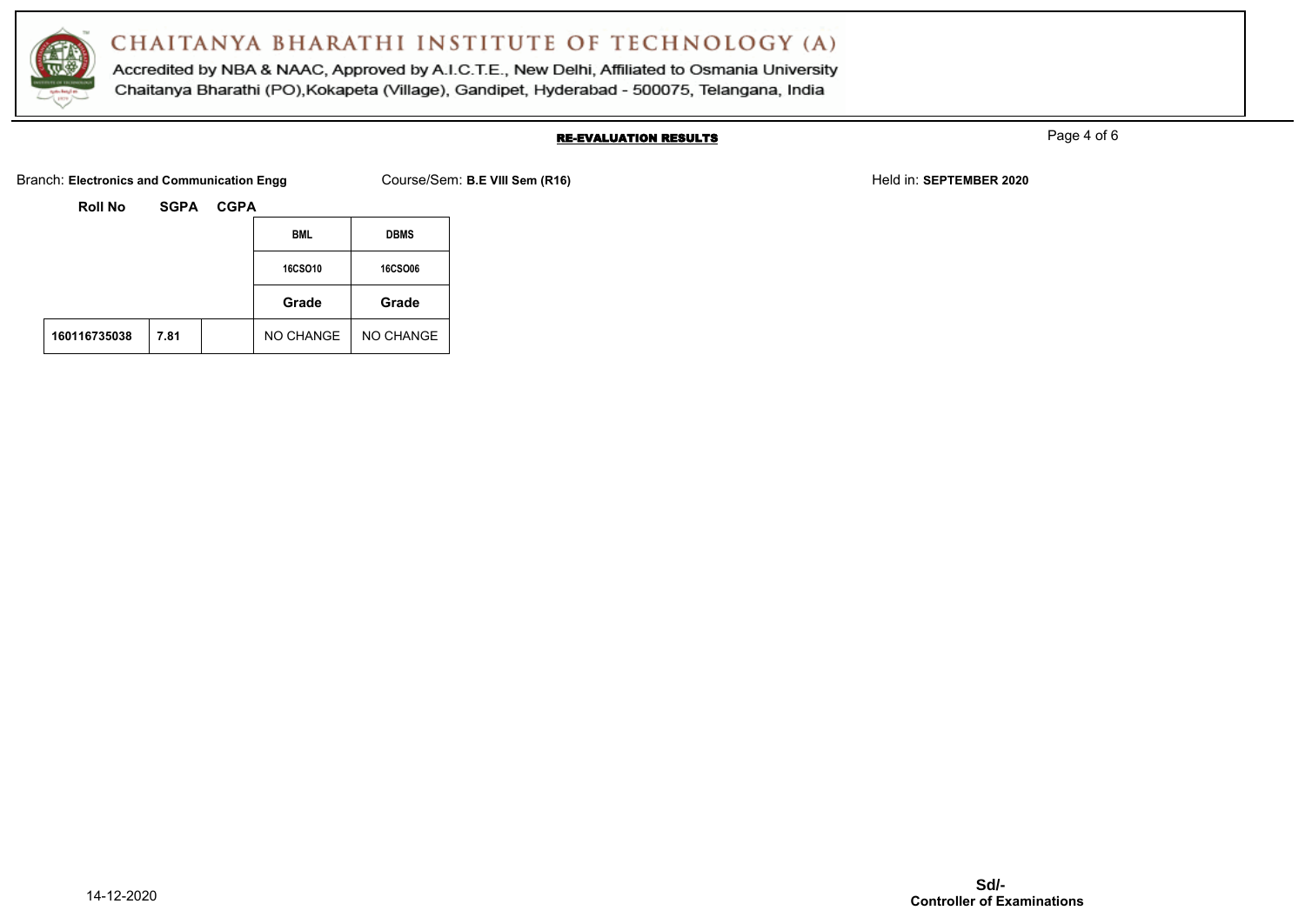

Accredited by NBA & NAAC, Approved by A.I.C.T.E., New Delhi, Affiliated to Osmania University Chaitanya Bharathi (PO), Kokapeta (Village), Gandipet, Hyderabad - 500075, Telangana, India

### RE-EVALUATION RESULTS

Page 5 of 6

Branch: Information Technology **Course/Sem: B.E VIII Sem (R16)** Held in: **SEPTEMBER 2020** Held in: **SEPTEMBER 2020** 

**Roll No SGPA CGPA**

|              |      |      | Entp           | GS        | <b>RM</b>      | <b>SMA</b>       |
|--------------|------|------|----------------|-----------|----------------|------------------|
|              |      |      | <b>16MEO01</b> | 16EGO02   | <b>16MEO06</b> | 16ITE17          |
|              |      |      | Grade          | Grade     | Grade          | Grade            |
| 160116737062 | 8.75 | 6.96 | O              |           |                |                  |
| 160116737087 | 8.53 | 7.17 |                | NO CHANGE |                | NO CHANGE        |
| 160116737108 | 8.61 | 8.28 |                | NO CHANGE | NO CHANGE      | <b>NO CHANGE</b> |
| 160116737117 | 9.11 | 8.31 | O              |           | NO CHANGE      | $A++$            |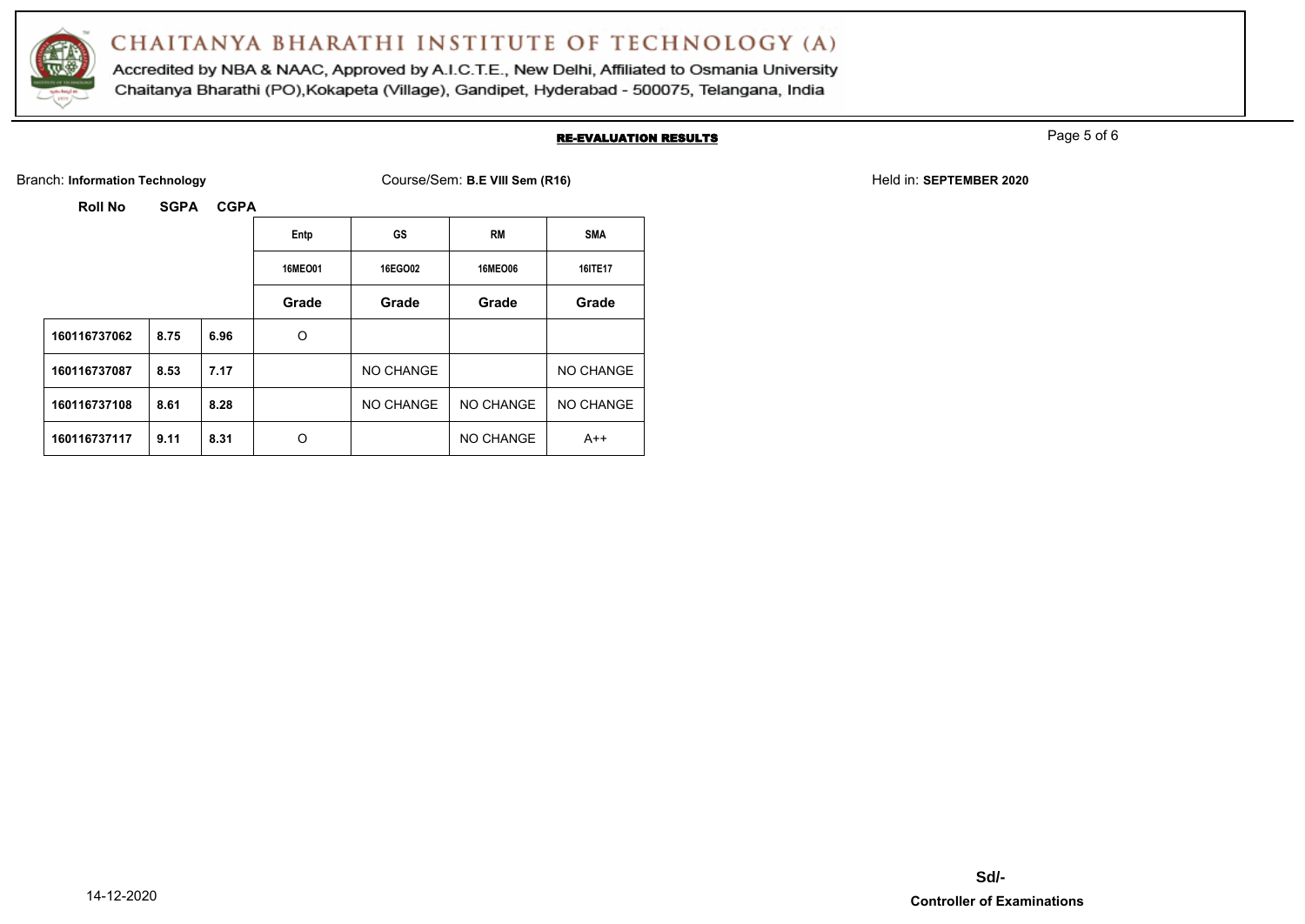

Accredited by NBA & NAAC, Approved by A.I.C.T.E., New Delhi, Affiliated to Osmania University Chaitanya Bharathi (PO), Kokapeta (Village), Gandipet, Hyderabad - 500075, Telangana, India

### RE-EVALUATION RESULTS

Page 6 of 6

Branch: Mechanical Engineering **Course/Sem: B.E VIII Sem (R16)** Held in: **SEPTEMBER 2020** Held in: **SEPTEMBER 2020** 

| <b>Roll No</b> | <b>SGPA</b> | <b>CGPA</b> |
|----------------|-------------|-------------|
|                |             |             |

|              |      | <b>DMM</b> | <b>HST</b> | <b>SCM</b> |         |
|--------------|------|------------|------------|------------|---------|
|              |      |            | 16CEO02    | 16PYO01    | 16PEE11 |
|              |      |            | Grade      | Grade      | Grade   |
| 160116736035 | 8.30 |            | A+         |            |         |
| 160116736041 | 9.14 | 8.01       | $A++$      |            | O       |
| 160116736043 | 8.81 | 8.43       | NO CHANGE  | NO CHANGE  |         |